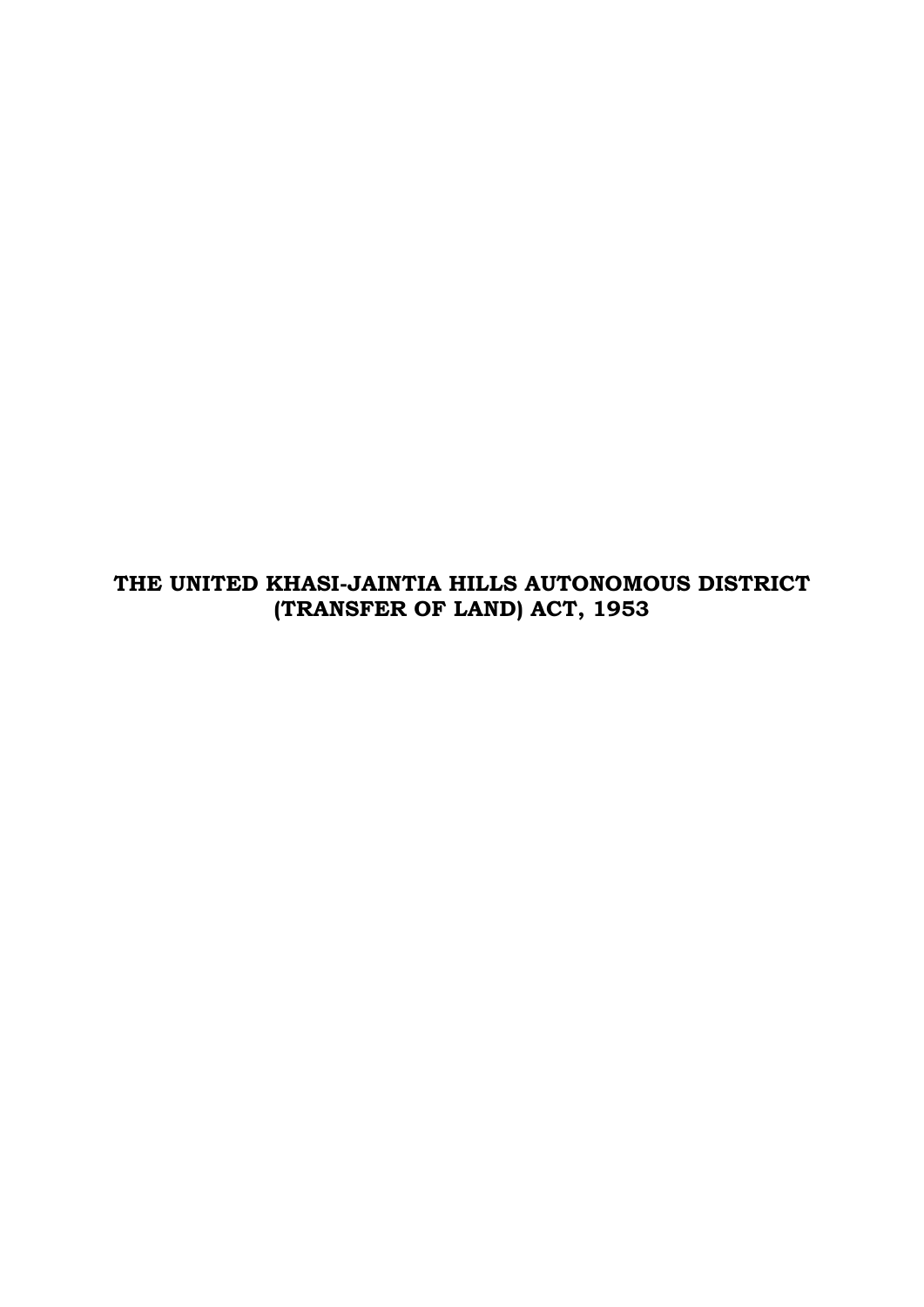## **NOTIFICATION The 4th May 1953**

## **UNITED KHASI-JAINTIA HILLS DISTRICT (TRANSFER OF LAND) ACT, 1953**

(Passed by the United Khasi-Jaintia Hills District Council)

[Received the assent of the Governor of Assam on 2nd May 1953]

(Published in the Assam Gazette, dated 6th May 1953)

# **AN ACT**

**Preamble** - Whereas it is necessary to make provision in the Autonomous District of the United Khasi-Jaintia Hills with respect to the transfer, allotment, occupation or use of land for any purpose likely to promote the interests of the inhabitants thereof;

Be it enacted as follows:-

- **1. Short title extent and commencement -** (1) This Act may be called the United Khasi-Jaintia Hills District (Transfer of Land) Act, 1953.
	- (2) It extends to the whole of the United Khasi-Jaintia Hills District.
	- (3) It shall come into force at once. The pending applications for land shall be dealt with and disposed of under the provisions of this Act.
- **2. Definitions** In this Act, unless the context otherwise requires, the following expressions have the meaning hereby respectively assigned to them, that is to say-
	- (a) "District" means the United Khasi-Jaintia Hills District;
	- (b) "District Council" means the District Council of the United Khasi-Jaintia Hills District;
	- (c) "District Fund" means the District Fund of the United Khasi-Jaintia Hills District
	- (d) "Executive Committee" means the Executive Committee of the United Khasi-Jaintia Hills District Council.
	- (e) "Tribal" means a person who belongs to one of the Schedule Tribes in Assam and specified as such by order made by the President of India under Article 342 (1) of the Constitution of India in so far as the specification pertains to the Autonomous District of Assam;
	- (f) "Land" includes benefits to arise out of land and things attached to the earth or permanently fastened to anything attached to the earth but shall exclude minerals, natural gas and petroleum.
	- (g) "Family" means a person and his wife and children dwelling together with him;
- **3. Transfer of land**  No land within the District shall be sold, mortgaged, leased, bartered, gifted or otherwise transferred by tribal to a non-tribal or by a non-tribal to another non-tribal except with the previous sanction of the District Council.

Provided that no sanction will be necessary in the case of a lease of a building on rent: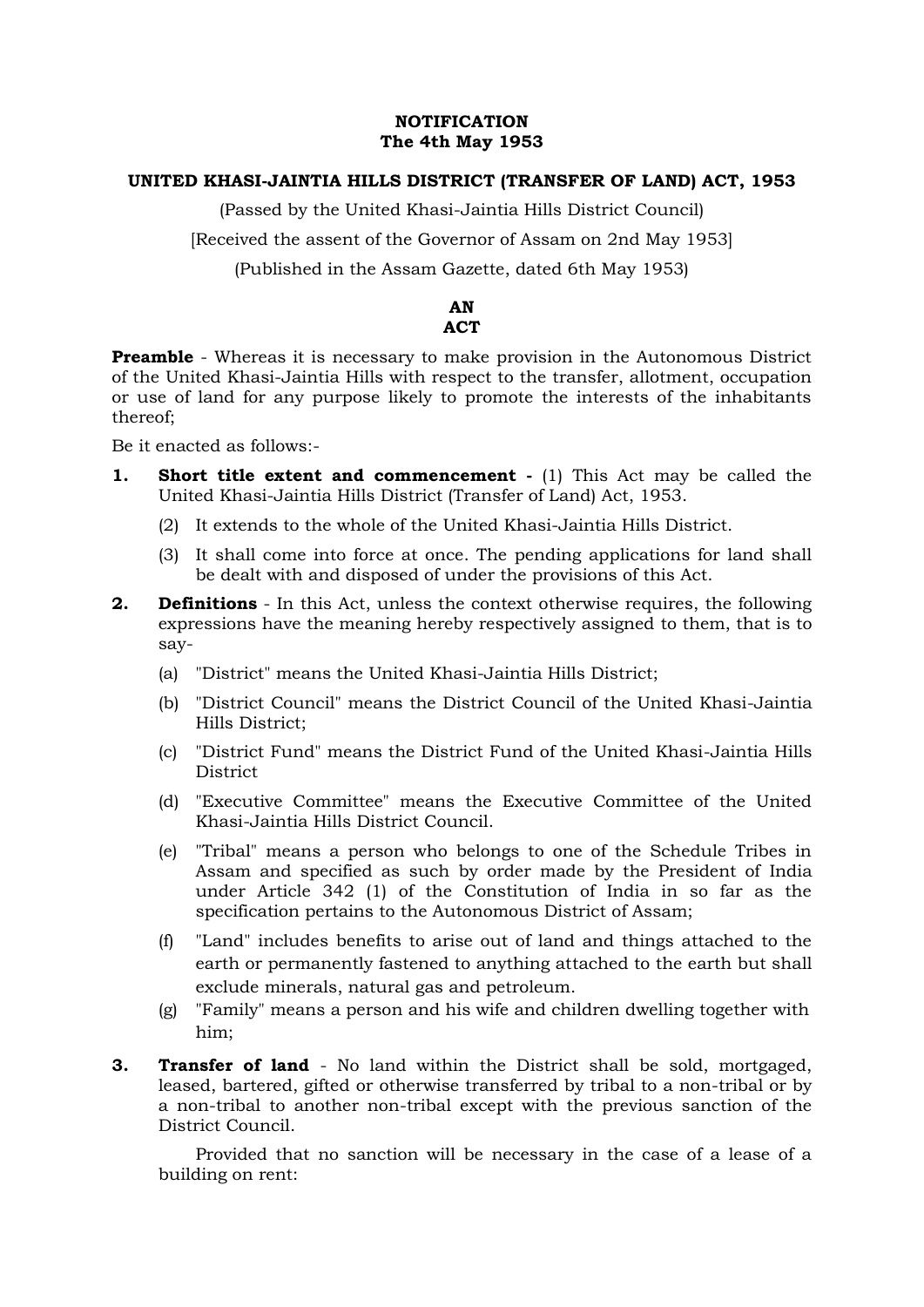Provided further-

- (a) That sanction shall not be accorded to the sale from a tribal to a nontribal if the intended transferee either already holds one piece of house property or land in Shillong within 5 miles from the Deputy Commissioner's Court either in his name or in the name or names of other members of his family or falls within the category (in the opinion of the Chief Executive Member), of the class of profiteering landlords;
- (b) That reason shall be recorded for any refusal of transfer from a tribal to a non-tribal or from a non-tribal to another non-tribal.
- **4. Acquired rights not to be affected -** Any right in respect of land acquired under any law in force shall not be affected by the coming into force of this Act.
- **5. Ejectment**  If any person other than a tribal is found to be in possession of any land otherwise than in accordance with the provisions of this Act, or in such possession thereof as found contrary to Section 4 above, the Chief Executive Member or any other authorized in writing by the Chief Executive Member in this behalf, may serve a notice upon the person concerned requiring him to vacate the land within three months from the date of service of the notice and to remove any buildings or fences which may have been raised on such land subject to the condition that crops actually growing on the land may be allowed to remain till they are ripe for harvest.
- **6. Penalty -** Any person or persons intentionally disobeying an order or requisition to vacate under Section 5 shall be liable to a fine which may extend to two hundred rupees, and, in case such disobedience is continued, to a further fine which may extend to fifty rupees for each day during which such breach continues.
- **7. Application for transfer -** (1) All applications for sale, mortgage, lease, gift or any other form of transfer of land from a tribal to a non-tribal or from a nontribal to another non-tribal shall be made to the Secretary, Executive Committee of the District Council and accompanied by an application fee and a transfer fee at rates specified in the Schedule to this Act. No sanction shall be given to such applications before a report is received from the local Administrative heads and duly considered.
	- (2) The fees shall be deposited by the applicant into the District Fund by Treasury Chalans which shall be attached to the application in proof of the deposit.
	- (3) In the event of the application being rejected the transfer fee shall be refunded.
- **8. Existing restriction on use of land in or near Shillong -** Nothing in this Act shall be held to affect the existing restrictions on the use of land in and near Shillong such as would affect the water and wood supply or a beauty spot in Shillong.
- **9. Power to make rules** (1) the Executive Committee may make rules by notification in the Official Gazette for the purpose of carrying out the provisions of this Act;
	- (2) such rules, when confirmed by the District Council and published, shall have the force of law.